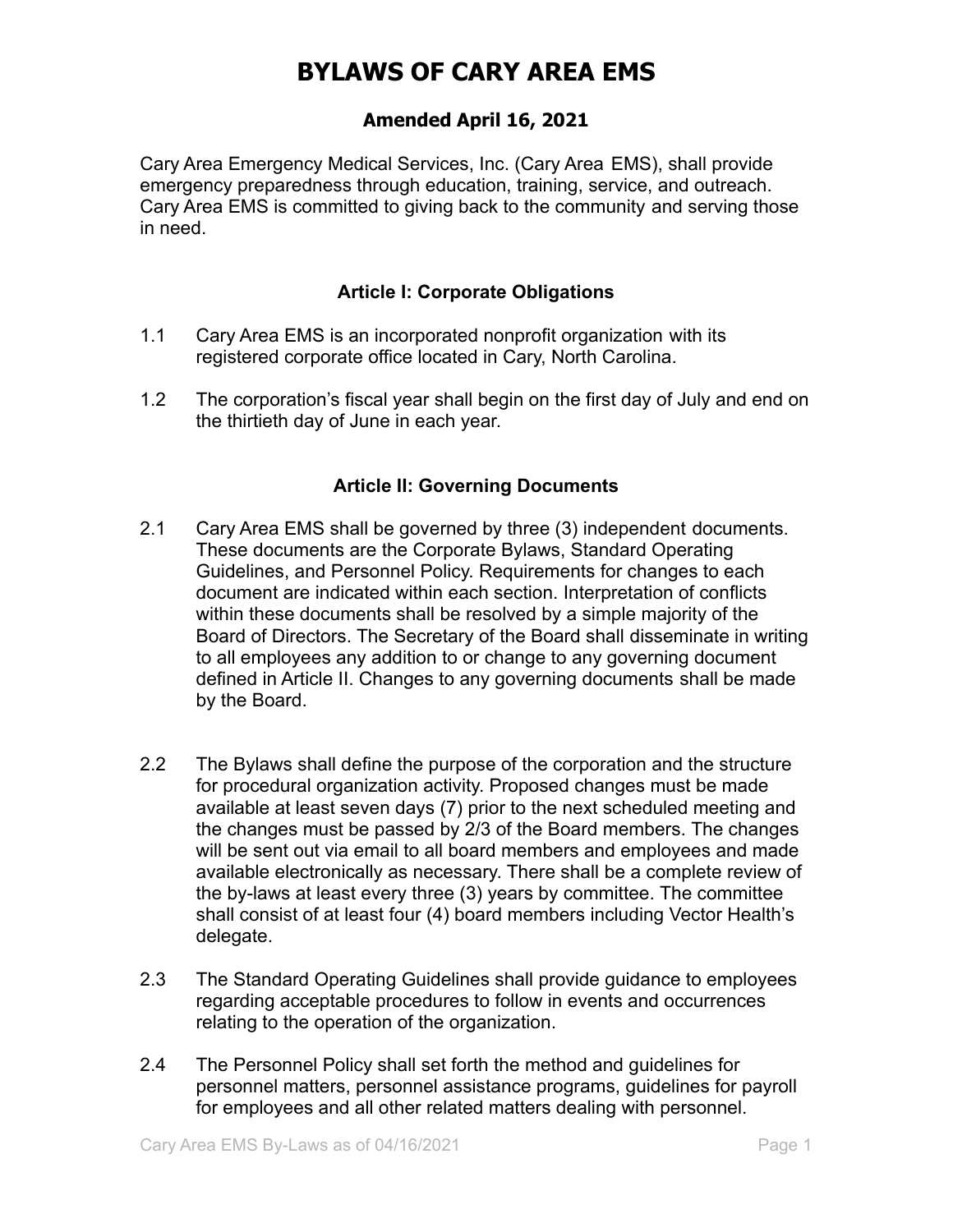## **Amended April 16, 2021**

#### **Article III: Meetings**

- 3.1 There shall be regularly scheduled meetings attended by the Board of Directors. There shall be a minimum of one (1) meeting per month which shall be used to conduct organization business.
- 3.2 Quorum for Board Meetings will be 51% of board members. Monthly finance reports will be sent to all board members via email. The Board Chairperson may call additional board meetings if necessary. A board member may ask the Chairperson to consider an additional meeting. Any board member may call an additional meeting with a majority vote of the board.
- 3.3 Meetings can be held via conference call or video conferencing. Any votes or discussion that needs to happen can be held via electronic vote.
- 3.4 An Annual Meeting of board members and any employees shall take place in July. At the Annual Meeting, the board shall present the finances for the previous fiscal year and plans for the upcoming year.
- 3.5 All meetings shall follow Robert's Rules of Order. The Board Chair or their designee shall preside over all meetings. All meetings shall be open. Closed/Executive session may be called if necessary during Board Meetings as deemed by a vote of the Board of Directors.

## **Article IV: Board of Directors**

- 4.1 The Board of Directors shall be the governing body of the organization and shall have the authority, duties and responsibilities set out in Section V below.
- 4.2 The Board of Directors shall consist of seven (7) members as follows:
	- a. Board Members shall be made up of respected citizens of the community.
	- b. At least one (1) Board Member shall be appointed by Vector Health to ensure their vested interest.
- 4.3 Each year at its  $1<sup>st</sup>$  meeting of the fiscal year, the Board of Directors shall elect Corporate Officers as set forth in Article VI who shall serve a one-year term lasting until his or her successor shall be elected and shall assume the respective office. The Board shall elect a Corporate Officer at any time a vacancy shall exist in said office.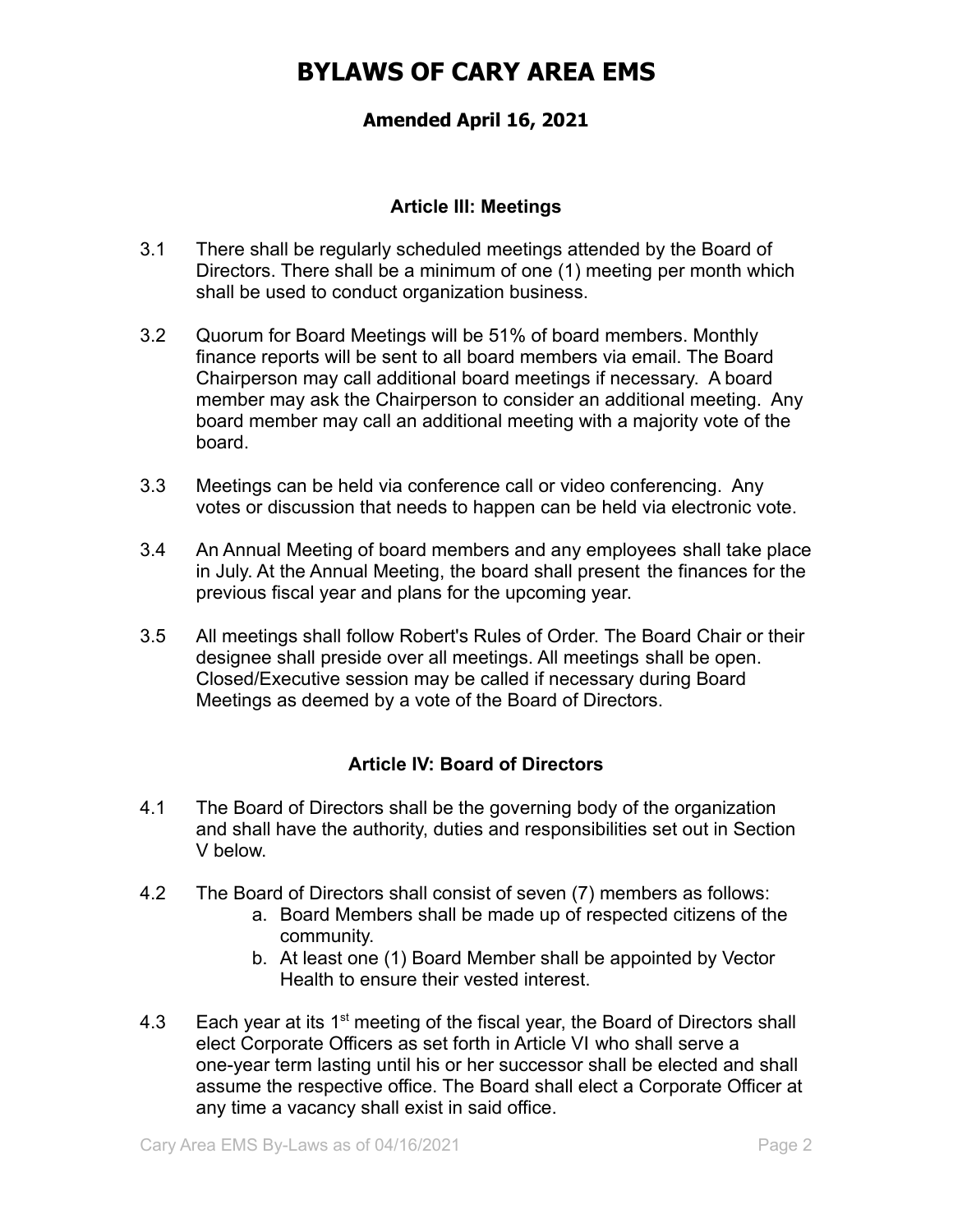## **Amended April 16, 2021**

- 4.4 Vacancies occurring on the Board shall be filled by majority vote of the current board members, except for the Vector Health position which shall be appointed by Vector Health.
- 4.5 A nominating committee shall be appointed by the Board Chair for the purpose of processing applications of interested qualified individuals. The committee shall make available each nominee's name and qualifications a minimum of seven (7) days prior to the election. The committee shall consist of at least three (3) members, one (1) of who shall be a Corporate Officer.
- 4.6 The Board of Directors shall approve and regulate the salaries, wages, benefits, and other compensation for all employees. The Board of Directors shall be responsible for any reviews of employees. Any issues that arise with employees shall be addressed by the Personnel Committee.

### **Article V: Allocation of Powers**

- 5.1 Cary Area EMS, Inc. is organized as a representative form of corporate administration. The Board of Directors is the governing body of the organization.
- 5.2 2/3 of the Board members shall have the ultimate authority to remove any Board Member for cause.

#### **Article VI: Officers**

- 6.1 There shall be 4 Officers of the Board of Directors, consisting of a Chair, Vice-Chair, Secretary, and Treasurer, who are Directors and elected annually by the Board of Directors. Their duties and qualifications are as follows:
	- a. The Chair shall convene regularly scheduled Board of Directors meetings, shall preside, or arrange for other members of the Executive Committee to preside at each meeting in the following order: Vice-Chair, Secretary, and Treasurer. In general, the Chair shall perform all duties incident to the office of Chair and such duties as may be prescribed by the Board of Directors.
	- b. The Vice-Chair shall assist the Chair and fill in for the Chair as needed. The Vice-Chair shall preside over Board of Directors meetings in the absence of and at the designation of the Chair.